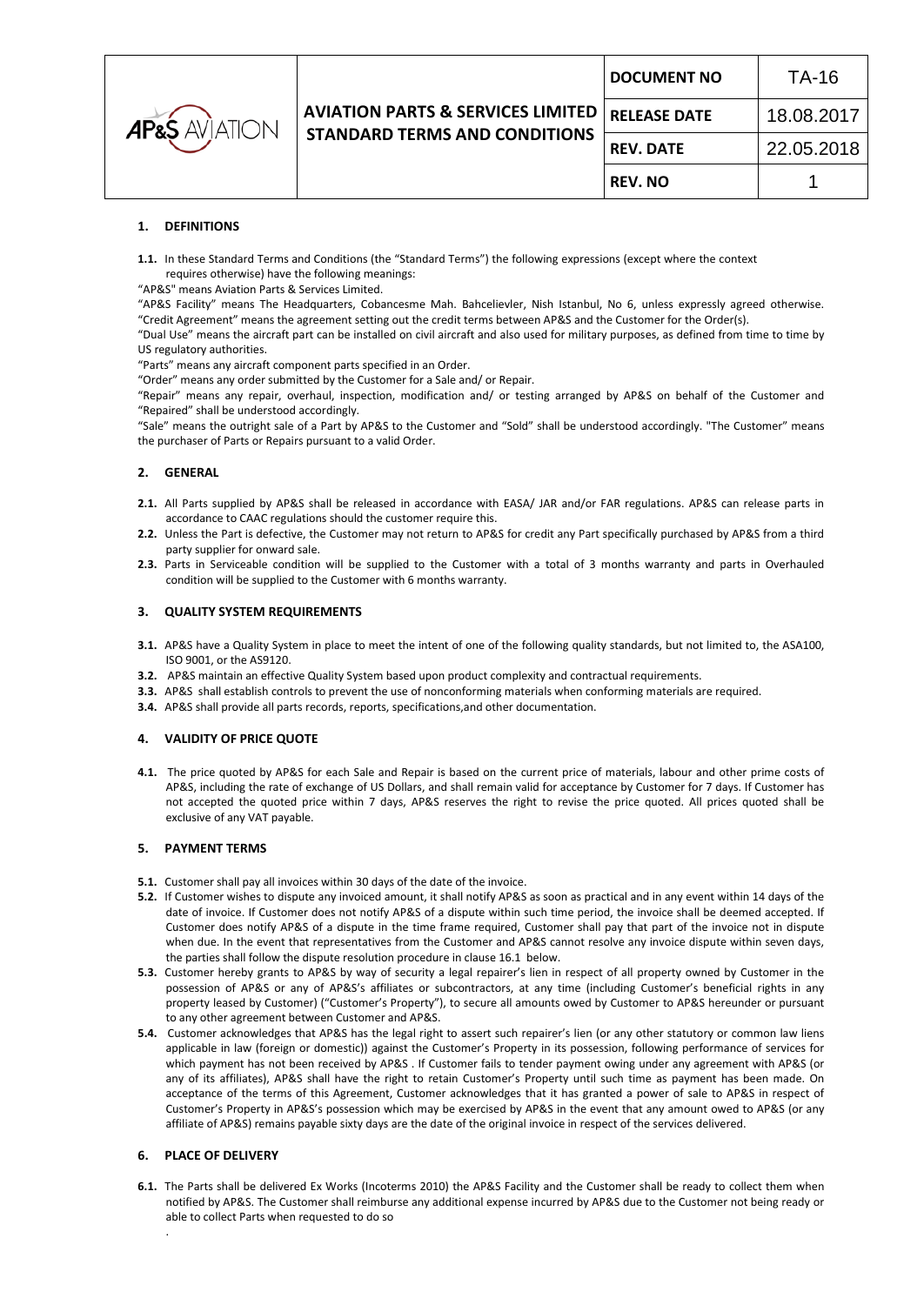| AP&S | <b>AVIATION PARTS &amp; SERVICES LIMITED</b><br><b>STANDARD TERMS AND CONDITIONS</b> | <b>DOCUMENT NO</b>  | TA-16      |
|------|--------------------------------------------------------------------------------------|---------------------|------------|
|      |                                                                                      | <b>RELEASE DATE</b> | 18.08.2017 |
|      |                                                                                      | <b>REV. DATE</b>    | 22.05.2018 |
|      |                                                                                      | <b>REV. NO</b>      |            |

# **7. PACKING, INSURANCE AND OTHER DOCUMENTATION REQUIREMENTS**

- **7.1.** Parts dispatched by AP&S shall be in packaging suitable for road transportation within the Turkey. AP&S reserves the right to charge for any special packaging requirements of the Customer.
- **7.2.** Packing materials, containers, etc, provided by AP&S are returnable. Where such packing materials are charged as an extra, credit will be allowed if returned carriage has been paid and the packing is received in good condition.
- **7.3.** Customer shall maintain insurance appropriate to its operations and in accordance with best aviation industry practice and shall provide evidence of the same if requested by AP&S.
- **7.4.** The Customer shall provide by fax to AP&S full dispatch details of any Part supplied to AP&S for Repair (AWB Number, Flight Number and Date) and shall ensure the Part is accompanied by the following certification documents:
- **7.5.** Part Identification tag containing:
	- Part number; serial number; description;
	- Reason for removal; date of removal; registration of aircraft from which removed;
	- Aircraft hours/cycles when item removed;
	- Hours / cycles on items when removed (life limited Parts only).
- **7.6.** Packaging slip showing transfer of the Customer's Part to AP&S ;
- **7.7.** ATA spec 106 material certificate issued by FAA Part 121/129/135 carrier or FAA/EASA 145 approved maintenance facility or nationally approved (by the CAA) for an air carrier with a statement that:
	- The part was not procured from any US Government or military source;
	- The part was produced by the Original Equipment Manufacturer;
	- The part is non-incident related and has not been subjected to severe stress or heat or immersed in salt water;
	- The part is fully traceable to one of the following approved sources:
- FAA Part 121, 129 or 135 certified carrier:
- Original Equipment Manufacturer;
- FAA/EASA 145 approved maintenance facility; or
- Foreign air carrier, approved by a recognized national aviation airworthiness authority.
- **7.8.** Full records and traceability documents for time/cycle life limited parts.
- **7.9.** Full "back to birth" traceability documents for ultimate time/cycle life limited parts.

# **8. FORCE MAJEURE**

Neither party shall be in breach of these Standard Terms nor liable for delay in performing, or failure to perform, any of its obligations under these Standard Terms if such delay or failure results from events, circumstances or causes beyond its reasonable control, and in such circumstances the affected party shall be entitled to a reasonable extension of the time for performing such obligations, provided that if the period of delay or non- performance continues for six months the party not affected may terminate these Standard Terms by giving 14 days' written notice to the other party.

### **9. DELIVERY DATE**

- **9.1.** AP&S will use reasonable endeavours to meet any delivery date requested by the Customer on an Order. AP&S will provide an estimated delivery date, on request by the Customer. AP&S shall not be liable in any way in respect of late delivery howsoever caused nor shall failure to deliver in accordance with an estimated delivery date be deemed to be a breach of contract.
- **9.2.** Unless agreed otherwise in writing, delays in the fulfillment of an Order shall not entitle the Customer to:
- **9.3.** Refuse to take delivery of the completed Order; or
- **9.4.** Claim damages; or
- **9.5.** Terminate these Standard Terms.

## **10. LIABILITY**

- **10.1.**AP&S makes no warranty or representation of any kind with respect to any Sale or Repair as to merchantability, fitness for purpose, condition, quality, material design suitability, workmanship or operation of any kind or nature. All other conditions warranties or representations expressed or implied (save for the conditions implied by section 12 of the Sale of Goods Act 1979), statutory or otherwise are, to the fullest extent permitted by law, expressly excluded.
- **10.2.**Nothing in these conditions excludes or limits the liability of AP&S :
- **10.3.**For death or personal injury caused by AP&S 's negligence; or
- **10.4.**For any matter which it would be illegal for AP&S to exclude or attempt to exclude its liability; or
- **10.5.**For fraud or fraudulent misrepresentation.
- **10.6.**Neither party shall be liable to the other for:
- **10.7.**Any indirect, special or consequential loss or damage; or
- **10.8.** Loss of data or other equipment or property; or
- **10.9.** Economic loss or damage;

or Incurring of liability for loss or damage of any nature whatsoever suffered by third parties, other than death or personal injury (including in each case incidental and punitive damages);

or Any loss of actual or anticipated profit, interest, revenue, anticipated savings or business or damage to goodwill, including any AOG related losses or claims of any kind.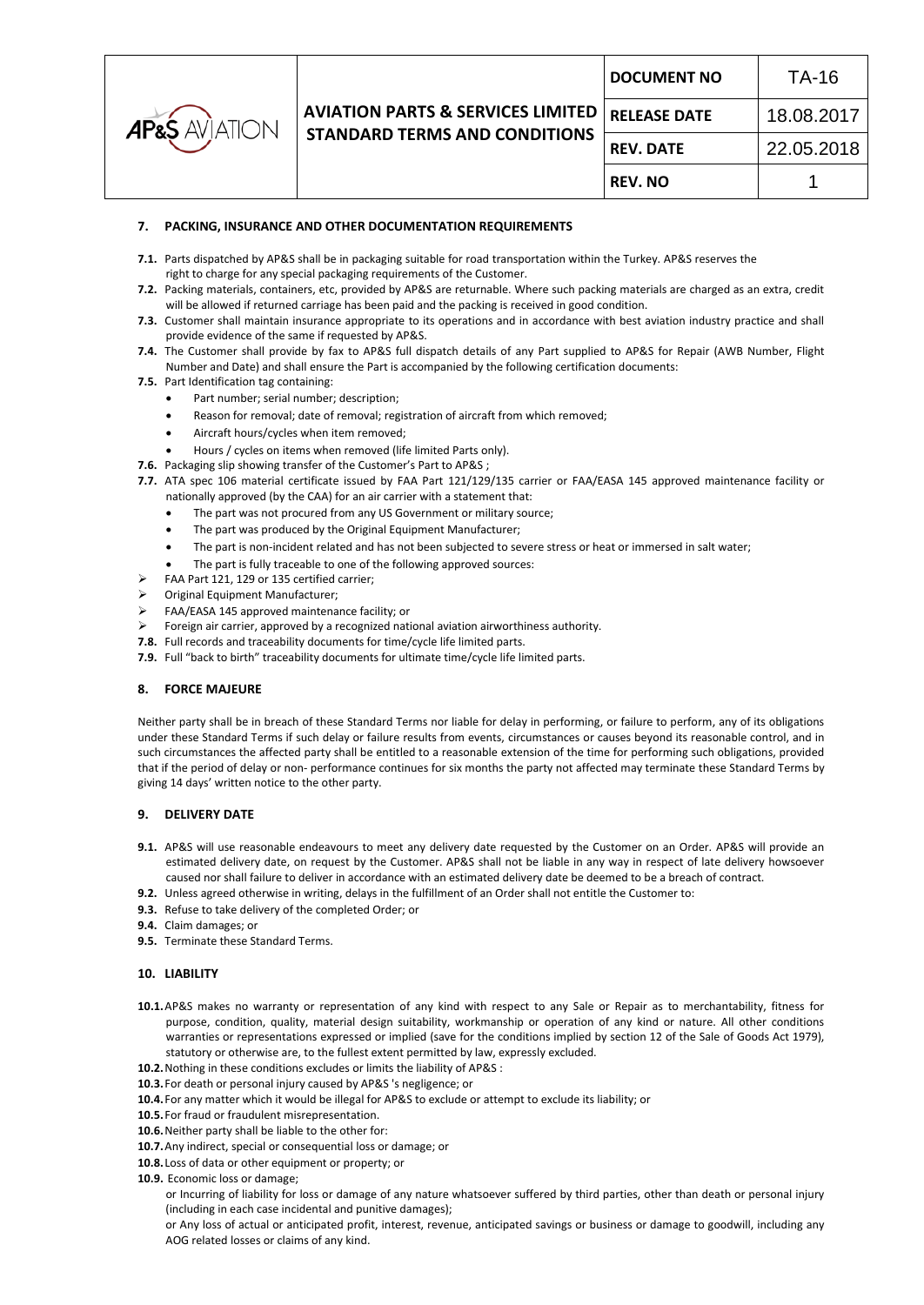| $A\mathsf{Pa}\mathsf{S}$ aviation | <b>AVIATION PARTS &amp; SERVICES LIMITED</b><br><b>STANDARD TERMS AND CONDITIONS</b> | <b>DOCUMENT NO</b>  | TA-16      |
|-----------------------------------|--------------------------------------------------------------------------------------|---------------------|------------|
|                                   |                                                                                      | <b>RELEASE DATE</b> | 18.08.2017 |
|                                   |                                                                                      | <b>REV. DATE</b>    | 22.05.2018 |
|                                   |                                                                                      | <b>REV. NO</b>      |            |

AP&S 's total liability in contract (including for any statutory interest payable), tort (including negligence or breach of statutory duty), misrepresentation, restitution or otherwise, arising in connection with the performance or contemplated performance of these Standard Terms (including for any statutory interest payable) shall be limited to the Order value.

The Customer indemnifies AP&S against all taxes (other than corporation tax of AP&S ), levies, duties, charges, assessments or withholdings of any nature for which AP&S may be liable by operation of these Standard Terms and for any legal costs incurred by AP&S in enforcing any of its rights in respect of these Standard Terms.

# **11. CANCELLATIONS**

- **11.1.**The Customer may cancel any Order without charge if it notifies AP&S of the cancellation, in writing: (a) for a Sale, prior to the shipping of the Part or, (b) for Repairs, prior to AP&S's receipt of the Part.
- **11.2.**AP&S shall be entitled to suspend or cancel further Sales or Repairs under this and / or any other agreement between the parties hereto if the Customer:
- **11.3.**Fails to take delivery of any Parts;
- **11.4.**Is in breach of Clause 12 (Import and Export Licenses and Regulations);
- **11.5.**Fails to pay any amount due under these Standard Terms or the Credit Agreement within seven days of the due date; or

**11.6.**Becomes bankrupt or suffers any similar or analogous action in consequence of any unpaid debt to any person or company.

On cancellation:

.

- 1. AP&S shall have the right to re-take possession of any Part that has not been paid for or, in respect of a Repair which has not been paid for, to retain possession by way of a mechanic's lien, of any Part; and
- 2. The Customer shall immediately pay all fees and charges properly falling due under these Standard Terms or the Credit Agreement

## **12. CONTROL OF PROCESSING NONCONFORMING MATERIAL**

- **12.1.**AP&S shall implement and maintain a system, which provides for identification, documentation and disposition of nonconforming material and shall ensure effective, positive corrective action is taken to prevent, minimize, or eliminate nonconformance.
- **12.2.**AP&S Quality system shall ensure that non-conforming material is not used.
- **12.3.**Buyer requires that AP&S requires their external providers to apply appropriate controls to their external provider to ensure that requirements are met.
- **12.4.**AP&S shall evaluate each nonconformance for its potential to exist in delivered Items. If a nonconformance exists, AP&S shall notify Buyer, in writing, within 24 hours.
- **12.5.**AP&S shall retain documented information, including retention periods and disposition requirements.

## **13. PASSING OF RISK AND TITLE**

- **13.1.**All Parts are at the risk of the Customer from delivery Ex Works (Incoterms 2010) the AP&S Facility. Parts Repaired are at the risk of the Customer until received by AP&S Delivered Duty Paid (Incoterms 2010) the AP&S Facility.
- **13.2.**The Customer agrees and warrants that title to and ownership of Parts Sold by AP&S shall remain with and be vested in AP&S until AP&S has received from the Customer full payment in accordance with these Standard Terms and the Credit Agreement.

### **14. IMPORT AND EXPORT LICENCES AND REGULATIONS**

- **14.1.**As the recorder, importer and exporter of the Parts, the Customer will be responsible for obtaining any import license, export license, exchange permit or other required governmental authorization relating to the Units and shall be responsible for complying with all U.K. and foreign government licensing and reporting requirements in connection with these Standard Terms. If required by AP&S , the Customer shall make any such licenses and authorizations available to AP&S prior to the relevant Order shipment. AP&S will have no liability for any non-renewal, denial, restriction or delay in respect of any Customer application for a license, permit or authorization.
- **14.2.**The parties agree that any export of Parts pursuant to these Standard Terms may be subject to both U.S. Export Administration Regulations, the International Traffic in Arms Regulations and other export control requirements of the U.S. (together, the "U.S, Export Regulations"). In respect of any Part provided by AP&S , the Customer agrees not to:
	- dispose of any U.S. origin items classified by the U.S. Department of Commerce's Bureau of Industry and Security as Dual Use items other than in the country of destination, as identified in any government license or authorization for the Part; and
	- lease, exchange or dispose of any U.S. origin items to any country, company or individual that is either (i) required by US Export Regulations to hold a license to receive the goods (and does not hold the required license); or (ii) is prohibited from receiving U.S. exports by U.S. Export Regulations, as amended from time to time.

### **15. MISCELLANEOUS**

- **15.1.**The parties declare that they each have the right, power and authority, and have taken all action necessary, to execute and deliver and to exercise their rights and perform their obligations under these Standard Terms.
- **15.2.**Unless and until the parties expressly agree otherwise in writing, these Standard Terms contains the entire agreement between the parties with respect to its subject matter. Each party acknowledges that, in entering into these Standard Terms, it has not relied on, and shall have no right or remedy in respect of, any statement, representation, assurance or warranty (whether made negligently or innocently) other than as expressly set out in these Standard Terms. Nothing in this clause shall limit or exclude any liability for fraud.